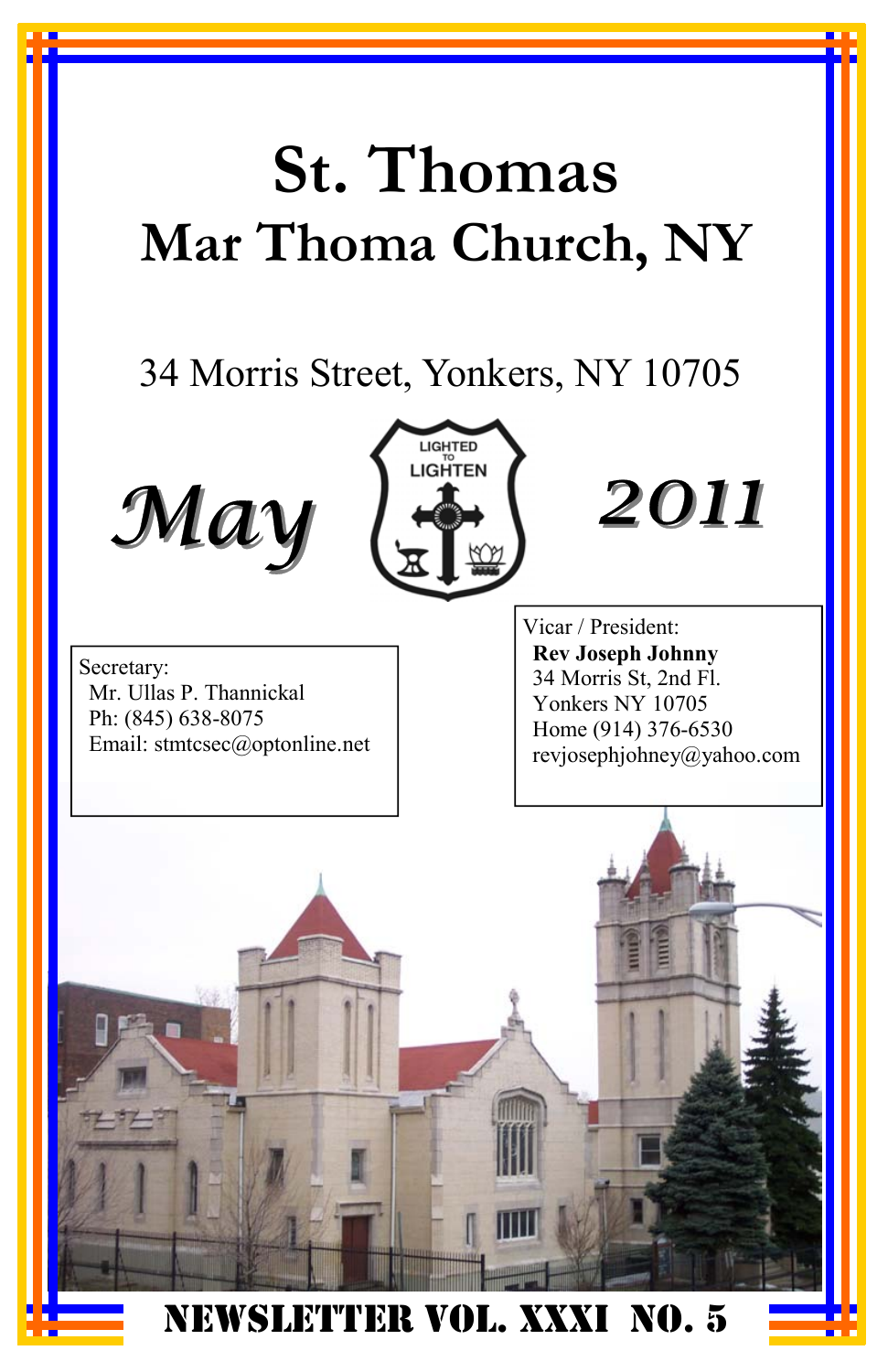#### **WORSHIP SERVICE SCHEDULE**

| Date        | Time                  | Worship                                                                                                                                         |
|-------------|-----------------------|-------------------------------------------------------------------------------------------------------------------------------------------------|
| Sun, May 1  | $9:30$ am<br>10:00 am | Praise & Worship (Malayalam)<br>Holy Communion Service, English<br>Rt. Rev. Dr. Geevarghese Mar Theodosius<br><b>First Communicants Service</b> |
| Sun, May 8  | $9:30$ am<br>10:30 am | Praise & Worship (Malayalam), Intercessory Prayer<br>Holy Communion Service, English                                                            |
| Sun, May 15 | $9:30$ am<br>10:30 am | Praise & Worship (Malayalam), Bible Class<br>Holy Communion Service, Malayalam                                                                  |
| Sun, May 22 | $9:30$ am<br>10:30 am | Praise & Worship (Malayalam), Bible Class<br>Praise & Worship, English                                                                          |
| Sun, May 29 | $9:30$ am<br>10:30 am | Praise & Worship (Malayalam), Bible Class<br>Holy Communion Service, Malayalam                                                                  |

| <b>Date</b> | 1st Lesson                                       | 2nd Lesson      | <b>Epistle</b>   | Gospel             |
|-------------|--------------------------------------------------|-----------------|------------------|--------------------|
| Sun, May 1  | Exo. 3: 7-15                                     | 1 Pet. 1:1-9    | 1 Tim. 2: 1-7    | St. John. 20:24-29 |
| Sun, May 8  | Eze. 37: 1-14                                    | Col. 3: 1-11    | Rom. 6: 1-14     | St. John. 21:10-14 |
| Sun, May 15 | Josh. 1: 1-9                                     | 1 John. 3: 1-12 | 2 Cor. 12: 1-10  | St. Luke. 24:13-35 |
|             | Sun, May 22   1 Sam. 2:1-11                      | Rev. 4:1-11     | Eph. 5:15-21     | St. Luke. 1:46-55  |
|             | Sun, May 29   1Kings. 17:13-24   1 Cor. 15:50-58 |                 | 1 Thess, 4:13-18 | St. John. 11:17-25 |

| <b>Date</b> | <b>Importance of the Day</b>                          |
|-------------|-------------------------------------------------------|
| Sun, May 1  | New Sunday—Christ's appearance to Apostle Thomas      |
| Sun, May 8  | "Live in the Risen Lord" (St. John the Apostle's Day) |
| Sun, May 15 | "Jesus who walks with us during Crisis"               |
| Sun, May 22 | "With Psalms and Hymns" - Sacred Music Sunday         |
| Sun, May 29 | "Jesus the Resurrection and Life"                     |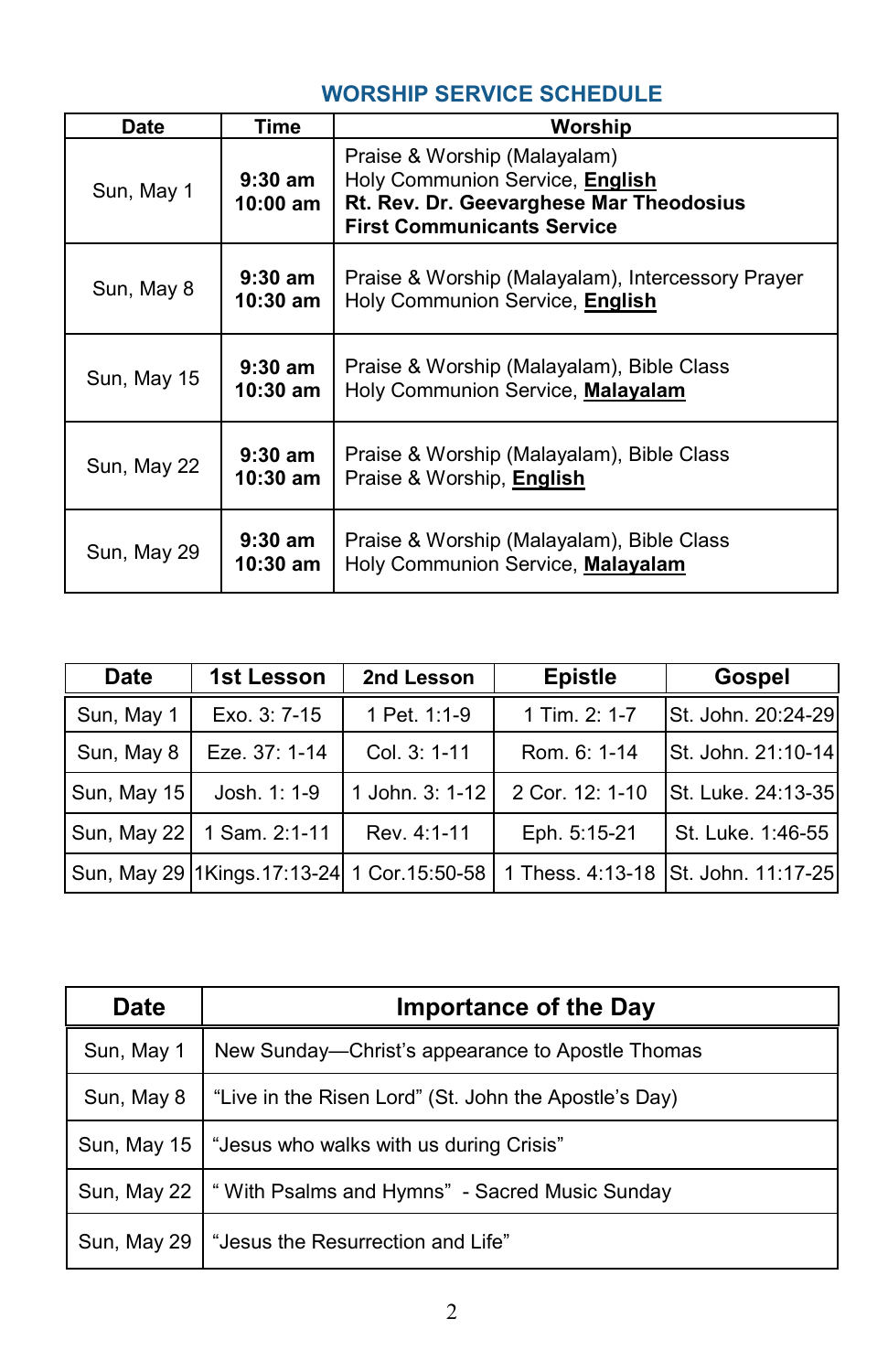

Dearly Beloved in Christ,

 We are living in an age of constant transformative change. We have to run fast to keep pace with the fast moving world. In our spiritual race as well we have to be vigilant and consistent, holding fast our faith pressing toward the goal. We have to address a host of things that threaten to shake the very foundation of our faith, of course, from outside and within the church. We have to act like the wise man who built his house on the rock – the rain fell, the floods



came, and the winds blew and beat on that house, but it did not fall, because it had been founded on rock.

We had observed a very blessed lent season with meaningful worship and meditations. The new insights and gifts that we have attained through fasting must be reflected in our spiritual and social relations. It was after the forty days fast that Jesus, our Lord, faced Satan's temptations in the wilderness, but he could defeat him with the Word of God and power of the spirit. This year we could observe the lent with a purposeful slogan, that is, 'to give taste we give up taste.' Our abstinence and self denial must fruitfully and meaningfully utilize for the uplift of the weaker sections of our society. We got \$10300 as fasting fund. I appreciate all those who heartily participated in this venture by voluntarily abstained from the pleasures of life to make others happy.

 Twenty of our children are preparing to participate in the Holy Communion for the first time. It is indeed a turning point in their life and a joyous occasion for our parish. Our children are God's most precious gift and promise to us. It is the responsibility of the entire parish to nurture them spiritually and to help them grow to the full stature of Christ our Lord.

We must remember at least three things regarding the implications of the Holy Communion in our life.

**i) Life in Christ**. Every time when we partake of Christ body and blood we remember the life giving death and resurrection of Jesus. In Jesus' own words "unless you eat the flesh of the Son of Man and drink his blood, you have no life in you. Those who eat my flesh and drink my blood have eternal life."(John.6:53, 54)

**ii) Unity of believers.** Secondly, the Lord's Table reminds us of our oneness and need for unity. As the apostle Paul says in 1 Cor.10:17 "Because there is one bread, we who are many are one body, for we all partake of the one bread."

**iii) Service to the world**. The third aspect that we should remember when we par-

take of the Holy Qurbana is about the brokenness. It is the brokenness that brings

blessing to the world. And that is precisely the challenge of the Communion. Only when we are prepared to be broken for the world, to serve the world, we will become channels of blessings to the world.

> Rev. Joseph Johnny Vicar

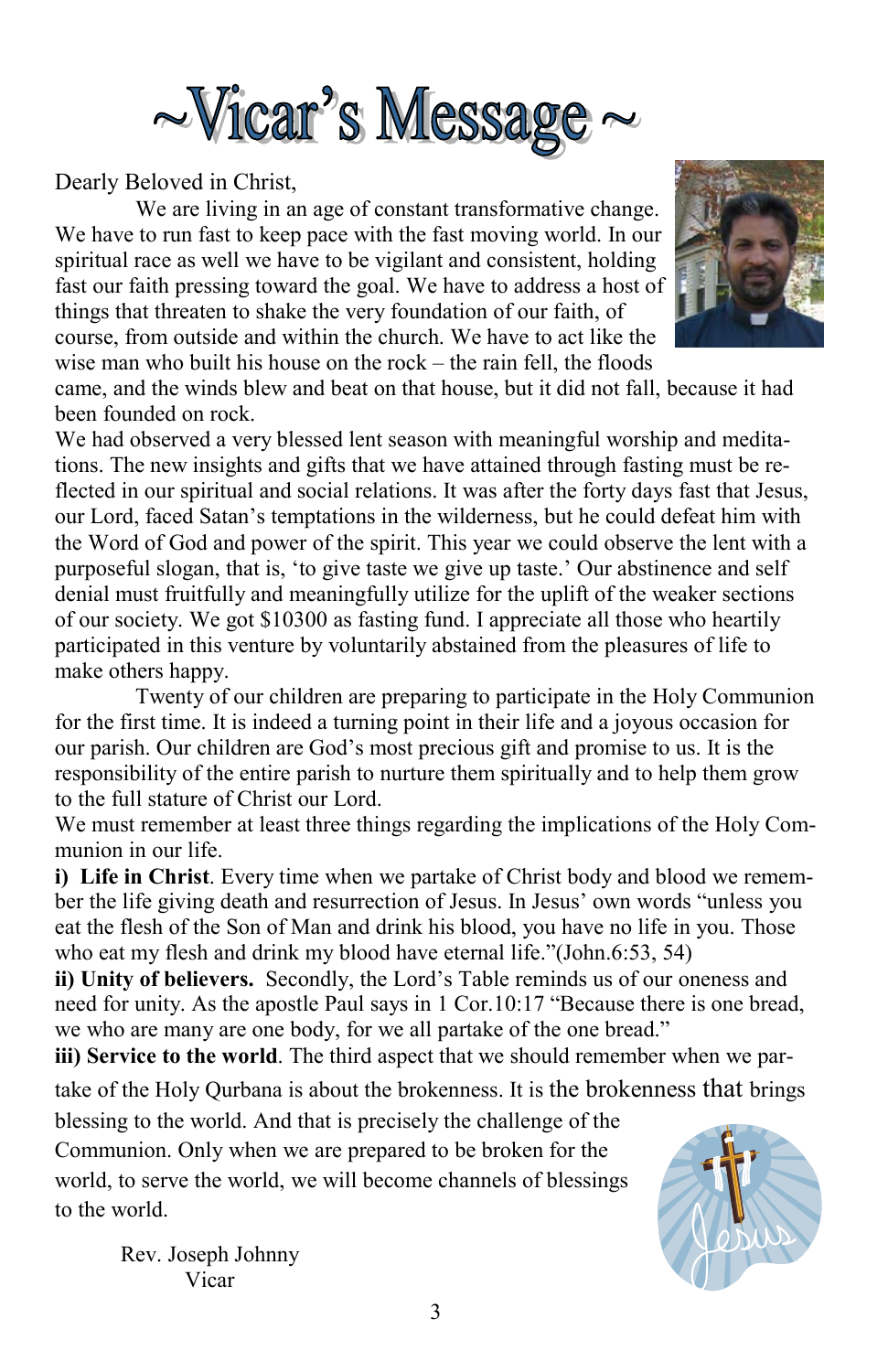

# **Area Prayer Meetings**

| Area                                                   | Date & Time               | <b>Location</b>                                   |
|--------------------------------------------------------|---------------------------|---------------------------------------------------|
| <b>Yonkers South</b><br>(McLean Ave) /<br><b>Bronx</b> | Sun, May 01,<br>5:00 pm   | Mr. John P. Varghese<br>Port Chester, NY          |
| Queens/Long<br>Island                                  | Sun, May 8,<br>6:30pm     | Mr. Daniel Gee Varghese<br>Floral Park, NY        |
| <b>Upper West-</b><br>chester / CT                     | Sat, May 14,<br>6:30 pm   | Mr. Philip Kayalvarathu<br>North White Plains, NY |
| <b>Yonkers South</b><br>(McLean Ave)/<br><b>Bronx</b>  | Sun, May 15,<br>5:00 pm   | Mr. Thomas Varughese Meppurathu<br>Yonkers, NY    |
| Rockland                                               | Sun, May 15,<br>$7:00$ pm | Mrs. Rosamma K. Mathew<br>Spring Valley, NY       |
| Rockland                                               | Sun, May 22,<br>6:30pm    | Mr. George K. Chacko<br>Suffern, NY               |
| <b>Yonkers East</b><br>(Central Ave)                   | TBA                       | <b>TBA</b>                                        |
| Yonkers West<br>(Church-<br>Riverdale)                 | Sat, May 28,<br>$7:00$ pm | Mr. Varghese Chacko<br>Yonkers, NY                |
| <b>Yonkers North</b><br>(Broadway)                     | TBA                       | TBA                                               |

# **Monthly Fasting Prayer**

| Event                            | Date & Time              | Location                             |
|----------------------------------|--------------------------|--------------------------------------|
| Monthly<br><b>Fasting Prayer</b> | Fri, May 20,<br>10:00 am | Mr. John Kurian<br>Spring Valley, NY |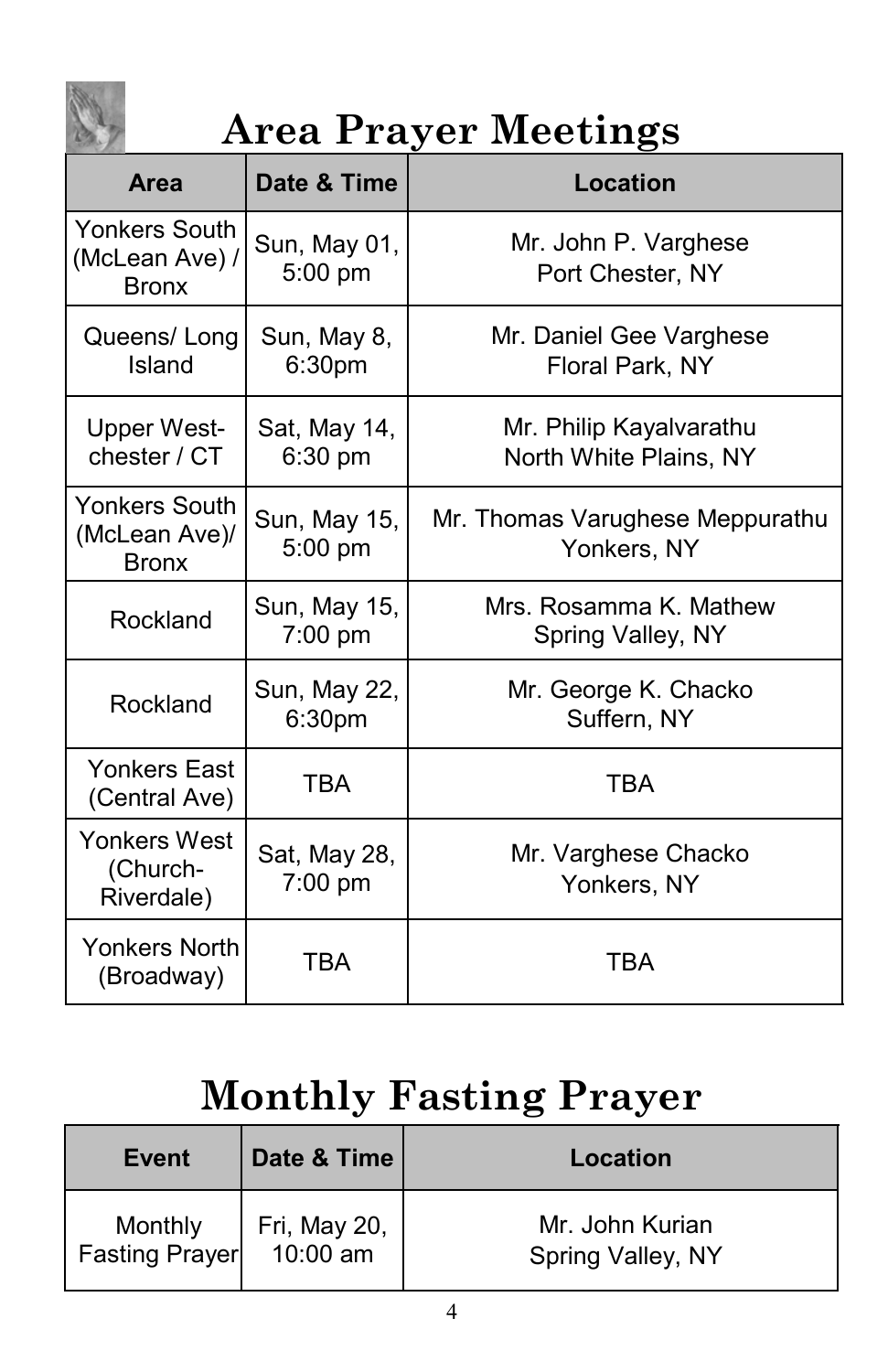# **Organizational Meetings**

#### **Sevika Sangham**

#### **Bible Study** - 3rd Sunday at Church

#### **Friday Prayer Meeting**

| <b>Sevika</b><br>Sangham | Date & Time  | Location               |
|--------------------------|--------------|------------------------|
| Friday                   | Fri, May 6,  | Mrs. Mariamma Andrews  |
| Prayer                   | $9:30$ am    | Yonkers, NY            |
| Friday                   | Fri, May 13, | Mrs. Kunjamma Yohannan |
| Prayer                   | $9:30$ am    | Yonkers, NY            |
| Friday                   | Fri, May 20, | Mrs. Aleyamma Kurian   |
| Prayer                   | 10:00 am     | Spring Valley, NY      |
| Friday                   | Fri, May 27, | Mrs. Annamma Thomas    |
| Prayer                   | $9:30$ am    | Yonkers, NY            |

#### **Edavaka Mission**

**Prayer Meeting** in the parsonage basement every **Wednesday** at **7:00 PM EXCEPT:** 

| Event          | Date & Time       | Location          |
|----------------|-------------------|-------------------|
| Edavaka        | Wed, May 4,       | Mr. Abraham Koshy |
| <b>Mission</b> | $7:00 \text{ pm}$ | Pelham, NY        |

#### *"Therefore I tell you, whatever you ask for in prayer, believe that you have received it, and it will be yours." Mark 11:24*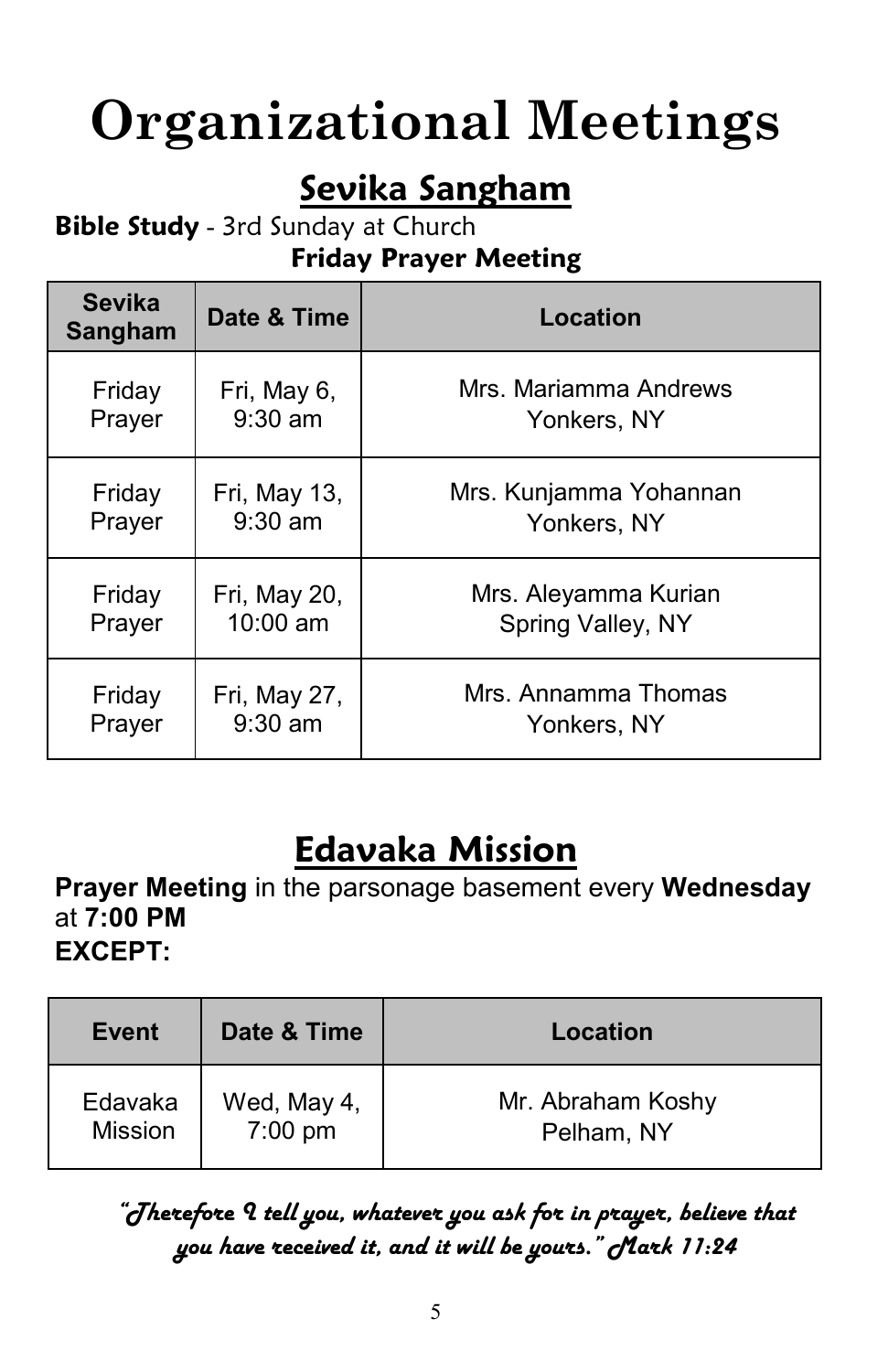# **Youth Fellowship**

| Event              | Date & Time                          | Location                                   |
|--------------------|--------------------------------------|--------------------------------------------|
| Weekly<br>Meeting  | <b>Every Sunday</b><br>After service | Held in the Chapel                         |
| <b>Bible Study</b> | TRA                                  | Will be announced or e-mailed each<br>week |

### **Sunday School**

Sunday School starts at 9:00 am

#### *Sunday School 2011 Calendar of Events:*

| <b>Regional VBS Training</b>      | St. Andrews MTC, May 7, 2011     |  |
|-----------------------------------|----------------------------------|--|
| <b>Parent Teacher Meeting</b>     | May 8, 2011                      |  |
| Diocesan Exam                     | May 15, 2011                     |  |
| <b>Sunday School Field Trip</b>   | Bronx Zoo, June 4, 2011          |  |
| <b>Annual Competitions</b>        | June 26, 2011                    |  |
| Junior/Senior Conference          | Ramapo College, July 14-17, 2011 |  |
| <b>VBS</b>                        | July 21-24, 2011                 |  |
| <b>Regional Competitions</b>      | LIMTC, September 17, 2011        |  |
| Regional World SS Day             | STMTC, November 5, 2011          |  |
| <b>Regional Teachers Training</b> | December 3, 2011                 |  |

# **Young Family Fellowship**

| <b>Event</b>          | Date & Time | Location |
|-----------------------|-------------|----------|
| Fellowship<br>Meeting | TBA         | TBA      |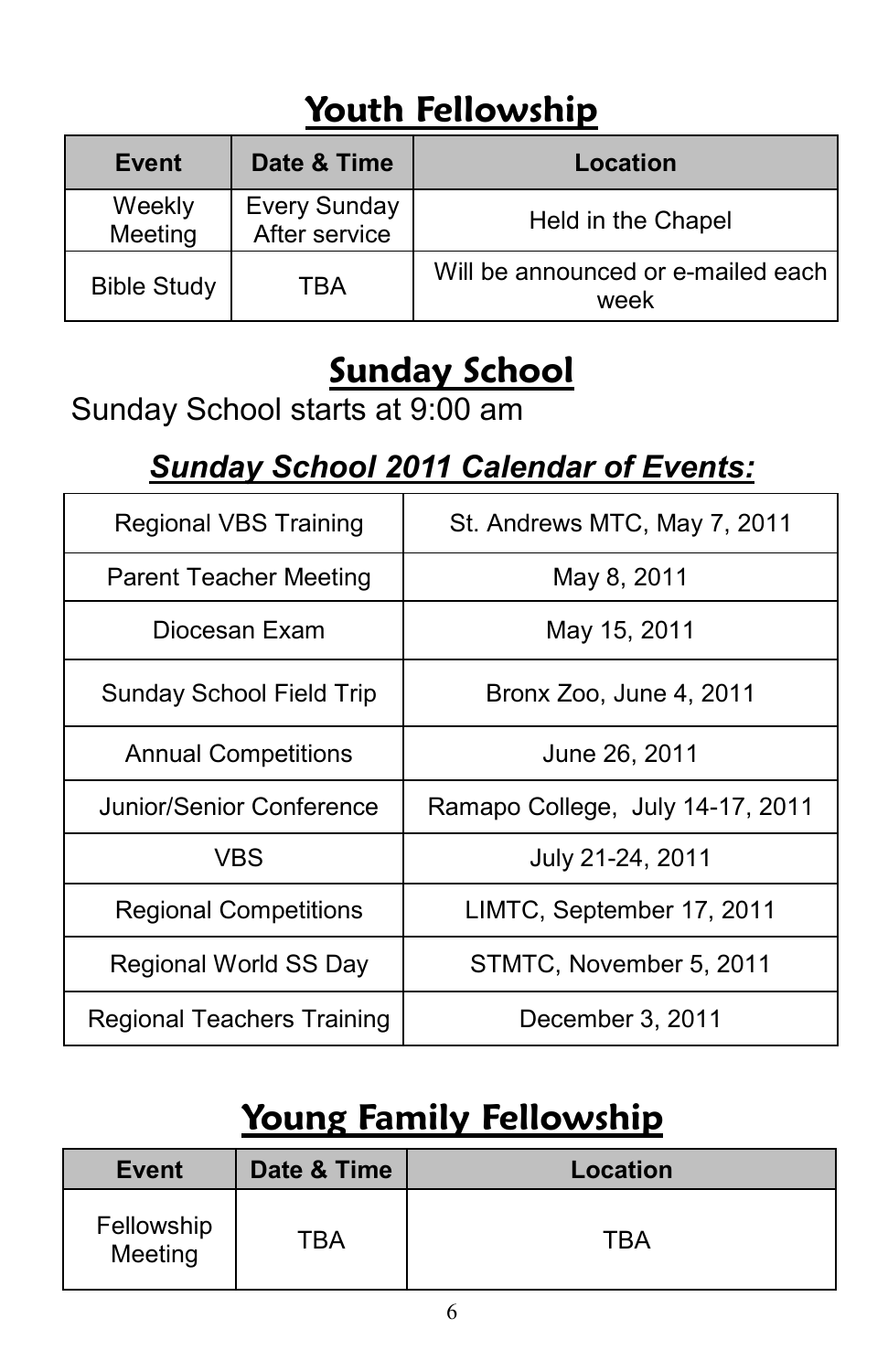#### **Yuvajana Sakhyam**

| Event             | Date & Time | Location |
|-------------------|-------------|----------|
| Cottage<br>Prayer | TBA         | TRA      |

#### **Address Change**

Mr. John P. Varghese Port Chester, NY

Mr. Jineesh Abraham Kurian Yonkers, NY

# **Condolences**

The mother-in-law of our members, Mr. Varghese C. Baby and Mr. Jolly Eapen as well as the mother of our members Mrs. Achiamma Baby and Mrs. Saramma Jolly, Mrs. Saramma Mathew, was called to our Lord on March 28, 2011 at the age of 90. Wake was held on March 29th, and funeral services on March 30, 2011 at Long Island Mar Thoma Church.

The mother in law of our member, Mr. P.M. John as well as the mother of our member Mrs. Mercy John (73 Oakland Place, Nanuet, NY), Mrs. Mariamma Philipose went to be with the Lord at the age of 93, on April 4th, 2011 in Kerala.

We as a parish extend our deepest condolences and prayers to the bereaving family and friends. May the peace of Christ be with them and bring them comfort.

*"For the Lord himself will come down from heaven, with a loud command, with the voice of the archangel and with the trumpet call of God, and the dead in Christ will rise first." 1 Thessalonians 4:16*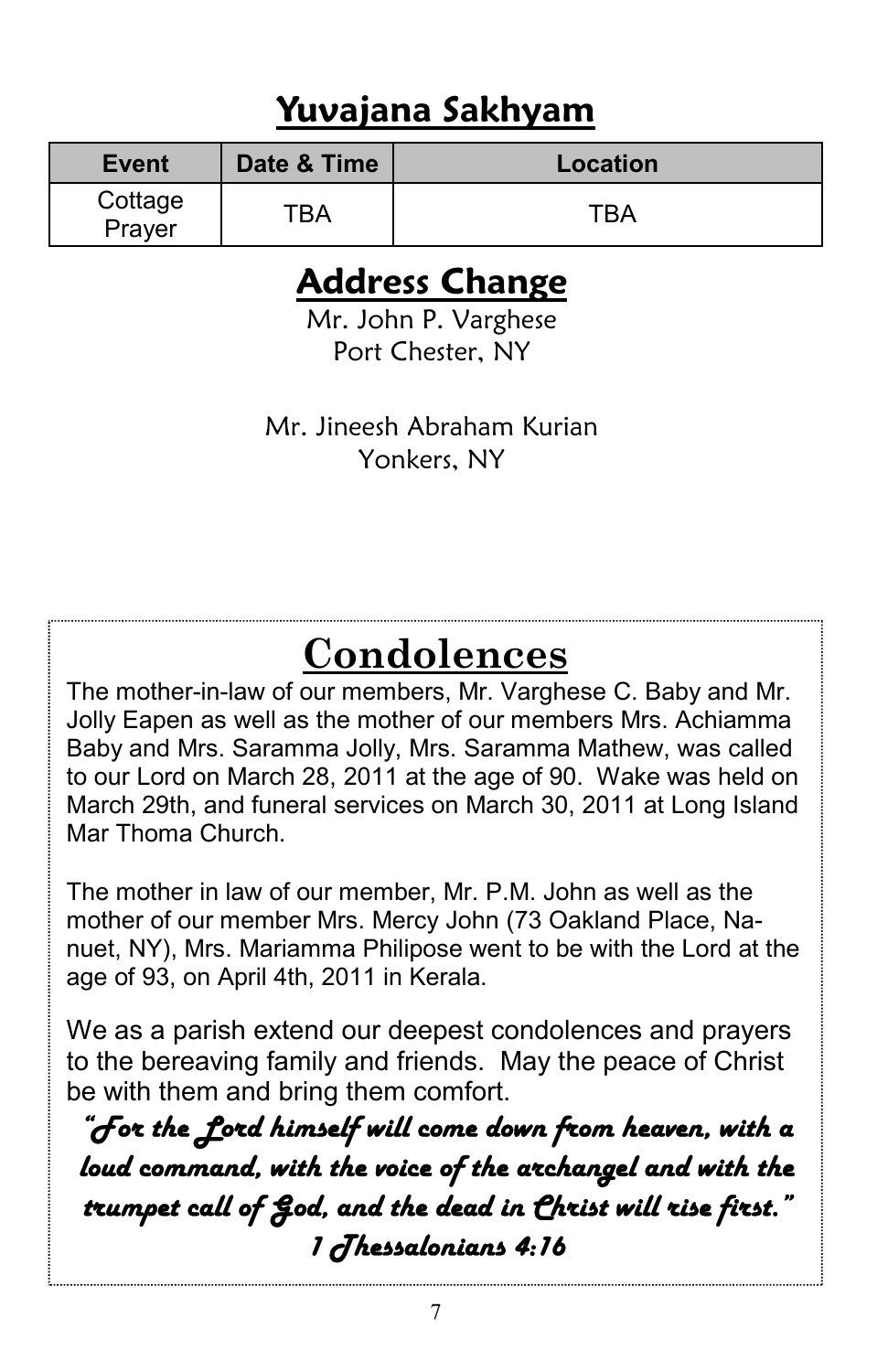# **Save the Date**

**2nd National Retreat of the Young Families Fellowship Hosted by: St. Thomas MTC, Yonkers, N.Y. YFF Venue: Crown Plaza, Suffern, NY Date: October 28, 29, & 30th, 2011 Theme: Serving the Lord with Thanksgiving "Choose the day who you will serve. As for me and my House, we will serve the Lord", Joshua 24:15 Speakers:** 

**Rt. Rev. Dr. Geevarghese Mar Theodosius (Diocesan Bishop)** 

 **Rev. Dr. Joe Joseph Kuruvilla (Youth Chaplin of South East Region)** 







**For more information visit our website : www.stthomasmtc.org and click on Young Families Retreat or email us at** youngfamilies@stthomasmtc.org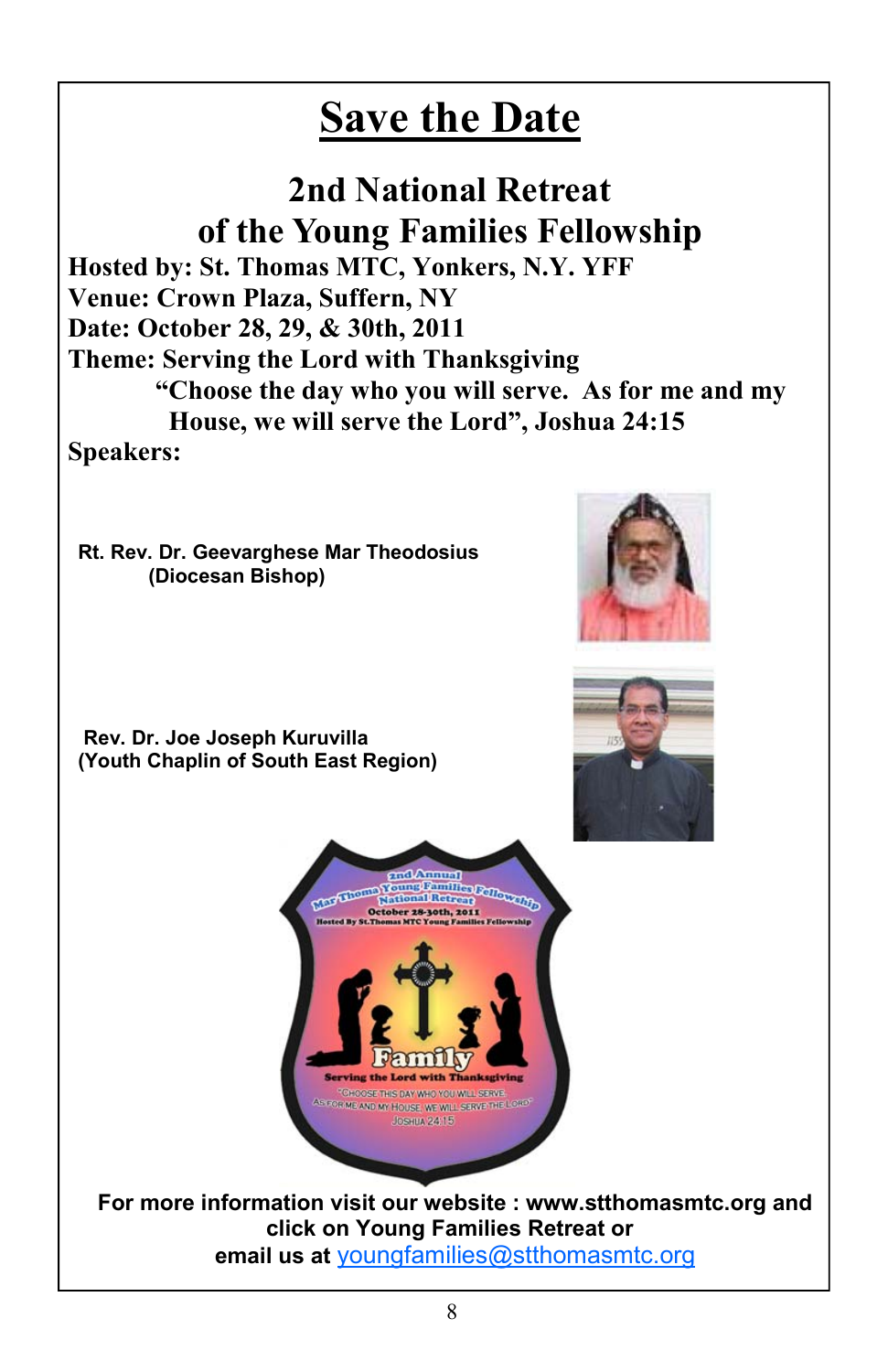#### **EXECUTIVE COMMITTEE - 2011**

**Position** Full Name Home Phone

#### **OFFICE BEARERS**

| Rev. Joseph Johnny                          | $(914)$ 376-6530 |
|---------------------------------------------|------------------|
| Mr. John C. Thomas                          | (914) 494-1931   |
| Mr. Ullas P. Thannickal                     | (845) 638-8075   |
| Mr. Raju P. Varughese                       | (845) 269-3647   |
| Mr. Samuel Ninan                            | (201) 692-0649   |
| Lay Leader - Malayalam Mr. John P. Varghese | $(914)$ 968-1126 |
| Lay Leader - English Mr. Blessen Kurian     | (845) 352-3178   |
|                                             |                  |

#### **AREA PRAYER GROUP REPRESENTATIVES**

| Manhattan/NJ                                      | Mr. Jacob M. Varghese                    | (201) 384-0041 |
|---------------------------------------------------|------------------------------------------|----------------|
| Queens/LI                                         | Mr. Kuruvilla T. Abraham                 | (516) 326-8461 |
| Rockland (Spring Valley)                          | Mr. John K. Abraham                      | (845) 426-2327 |
| Rockland (Outside Spring Valley) Mr. P. T. Thomas |                                          | (845) 517-2207 |
|                                                   | Upper Westchester/CT Mrs. Annamma Mathew | (914) 939-8194 |
| Upper Westchester/CT Mr. Abraham Koshy            |                                          | (914) 738-0688 |
| Yonkers East                                      | Mr. Jacob Vaidian                        | (914) 337-2470 |
| Yonkers North                                     | Mr. K. C. Thomas                         | (914) 963-3499 |
| Yonkers South/Bronx                               | Mr. Thomas P. John                       | (914) 965-3979 |
| Yonkers West                                      | Mr. Mathew John                          | (914) 346-5859 |

#### **MANDALAM & DIOCESAN REPRESENTATIVES**

| Sabha Mandalam                            | Mr. John K. Mathew | (516) 328-1027 |
|-------------------------------------------|--------------------|----------------|
| Diocesan Representatives Mr. John Abraham |                    | (845) 634-9319 |
|                                           | Mr. Sunny P. Ninan | (845)634-4925  |

#### **ORGANIZATIONAL REPRESENTATIVES**

| Mr. Jeff Joseph       | (914) 237-6594   |
|-----------------------|------------------|
| Mr. John Kurian       | (845) 426-2327   |
| Mrs. Marykutty Thomas | $(845)$ 517-2207 |
| Mr. T. P. Jacob       | (516) 365-3750   |
| Mr. Litten Thomas     | (845) 290-9962   |
| Mrs. Suja Thannickal  | (845) 638-8075   |
| Mr. Mathew Varghese   | (845) 268-2590   |
|                       |                  |

#### **AUDITORS**

| Mr. Geevarghese Kochumman | (914) 948-2363   |
|---------------------------|------------------|
| Mr. George M. Varkey      | $(845)$ 268-0812 |